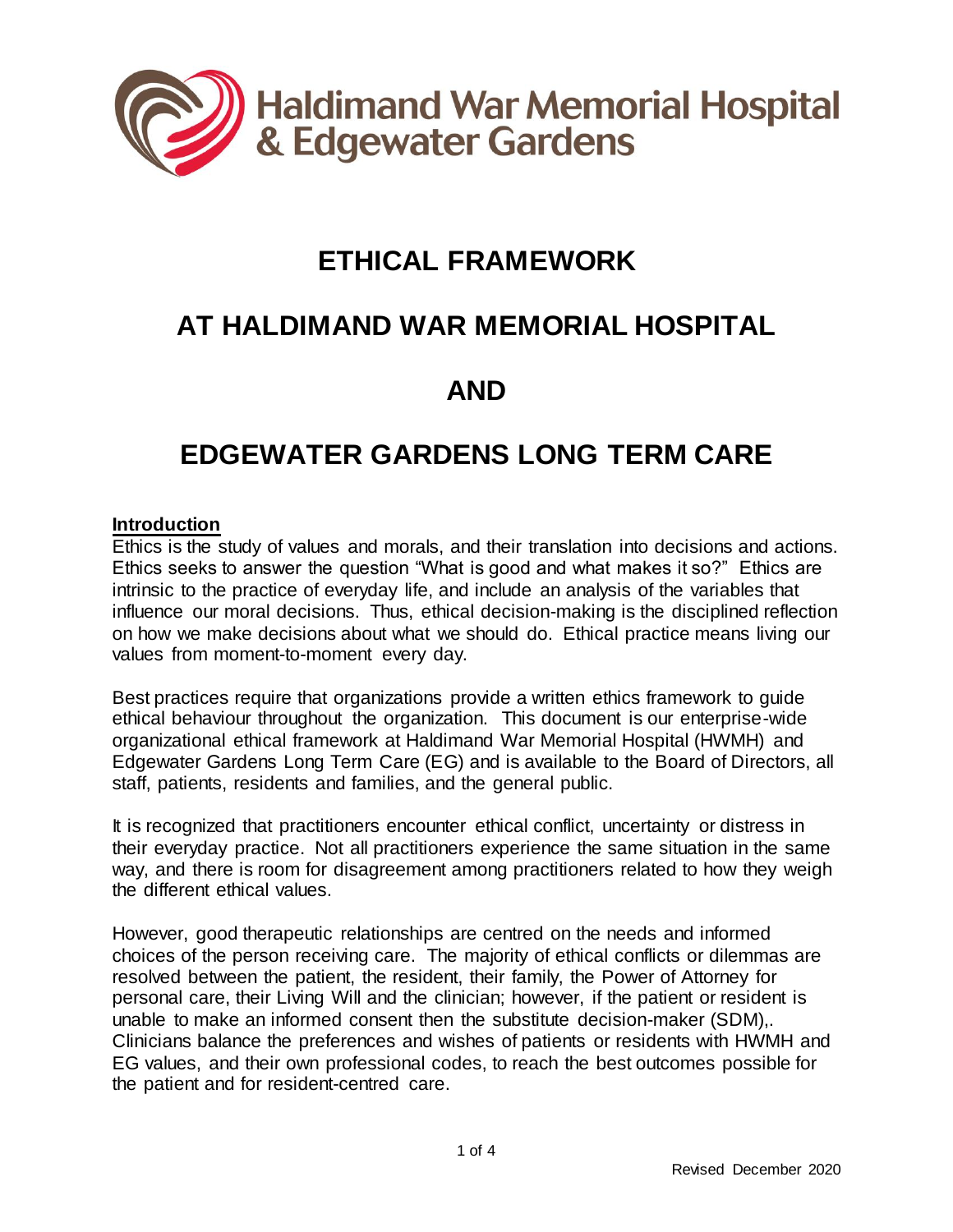As part of educating employees, medical staff members, volunteers, board members, patients, residents and patients' and residents' family members, the HWMH and EG Ethics Committee developed a pamphlet for distribution and posting to the campus website.

#### **Ethics and Values**

An organization's values are the foundation of building ethical policies and procedures. Ethical programs translate an organization's values into the everyday tools required to guide decision-making. The foundation of HWMH's and EG's ethical decision making is the values, preferences, and needs of the patient or resident and our own vision, mission, and values.

# **Vision:**

Best care, every person, every time.

#### **Mission:**

Our excellence in health care is guided by our patients and residents, their families, research, and our highly skilled team of professionals. We provide that care in a safe and supportive environment, within a vibrant, rural community.

#### **Values:**

- **Compassion:** We are known for exceptional caring and compassion.
- **Respect:** We respect the dignity of every person under our care and with whom we work.
- **Honesty:** We act with honesty, integrity, and transparency.
- **Teamwork:** We value the knowledge, opinions, and diversity of our team.
- **Service:** We will take the time to listen, respond and show courtesy to everyone in everything we do.

## **Motto:**

Embracing the Health and Hearts of the Community.

## **Philosophy of Care**

- We will introduce ourselves and identify our role in your care.
- We will communicate openly, and consult with you in all aspects of your care.
- We will treat you, your family and friends with dignity, respect and compassion.
- We will collaborate with you to create an individualized care plan that acknowledges your unique physical, mental and emotional needs.
- We will promptly address any issues and concerns that are brought to our attention.
- We will respect your wishes about treatment choices, including refusing treatment.
- We will keep your personal health information private, respected and protected.
- We will respect your individual identity, beliefs, history, culture and ability as part of your care.
- We will treat you in a manner that is free from stigma and assumptions.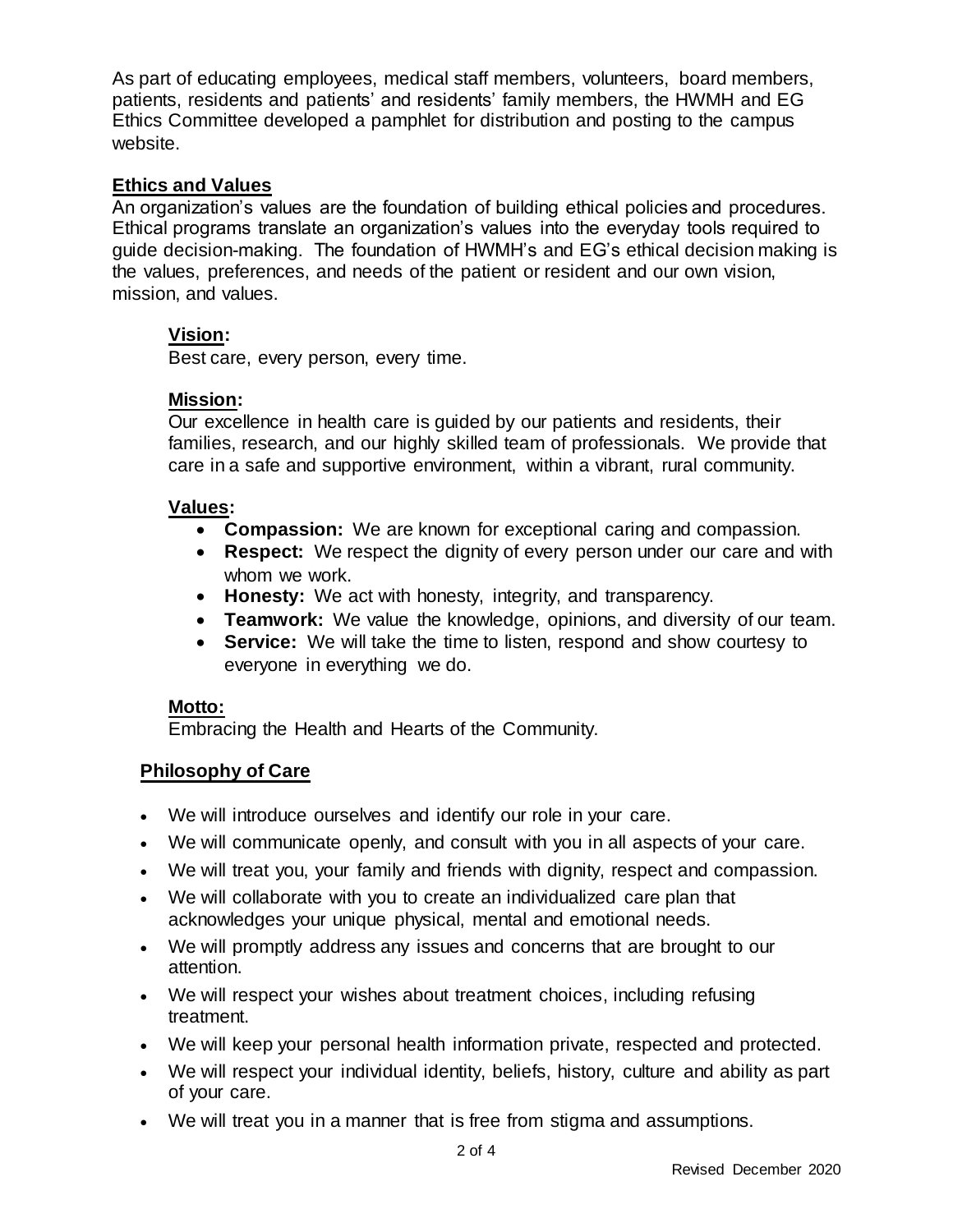# **The Patient and the Therapeutic Relationship**

The needs, values and preferences of the person receiving care are the primary considerations in the provision of quality health care and resident-centred care. HWMH and EG strive for the ideal in which health care decisions or resident-centred care reflects agreement between the person receiving care and all others involved in his or her care. The core of clinical ethics is thus the therapeutic relationship between the patient and clinician or the resident, if capable of decision-making and the clinician.

# **Professional Codes**

Health care providers are bound to their own professional Codes of Ethics as set out by their respective professional colleges; those non-professional health care providers are bound by the HWMH and EG Code of Ethics policies.

HWMH and EG's ethical programs and decision making procedures are designed to enhance and foster an individual's ethical development and learning within their professions. The HWMH and EG *Code of Conduct* identifies that a core competency of all employees is to use moral principles, professional code of ethics and organization values in day-to-day activities. In addition, HWMH and EG conducts their clinical practice in compliance with the spirit and letter of laws regulating the provision of health care in Ontario.

## **Ethical Decision-making Toolkit**

The Ethics Consultation Service pamphlet is a guide to staff, patients, residents and their families, volunteers and physicians, promoting patients and residents rights and shared decision-making to maximize the likelihood of achieving good, patient-centred outcomes or resident-centred care.

The HWMH and EG Ethical Decision-making Toolkit (see Appendix A) consists of a worksheet, an ethics decision-making process guide, and an ethical principles primer. This toolkit is designed to help individual health care professionals, teams and families work through the ethical challenges they encounter in providing patient care. The process includes six steps as visually presented in the image below.